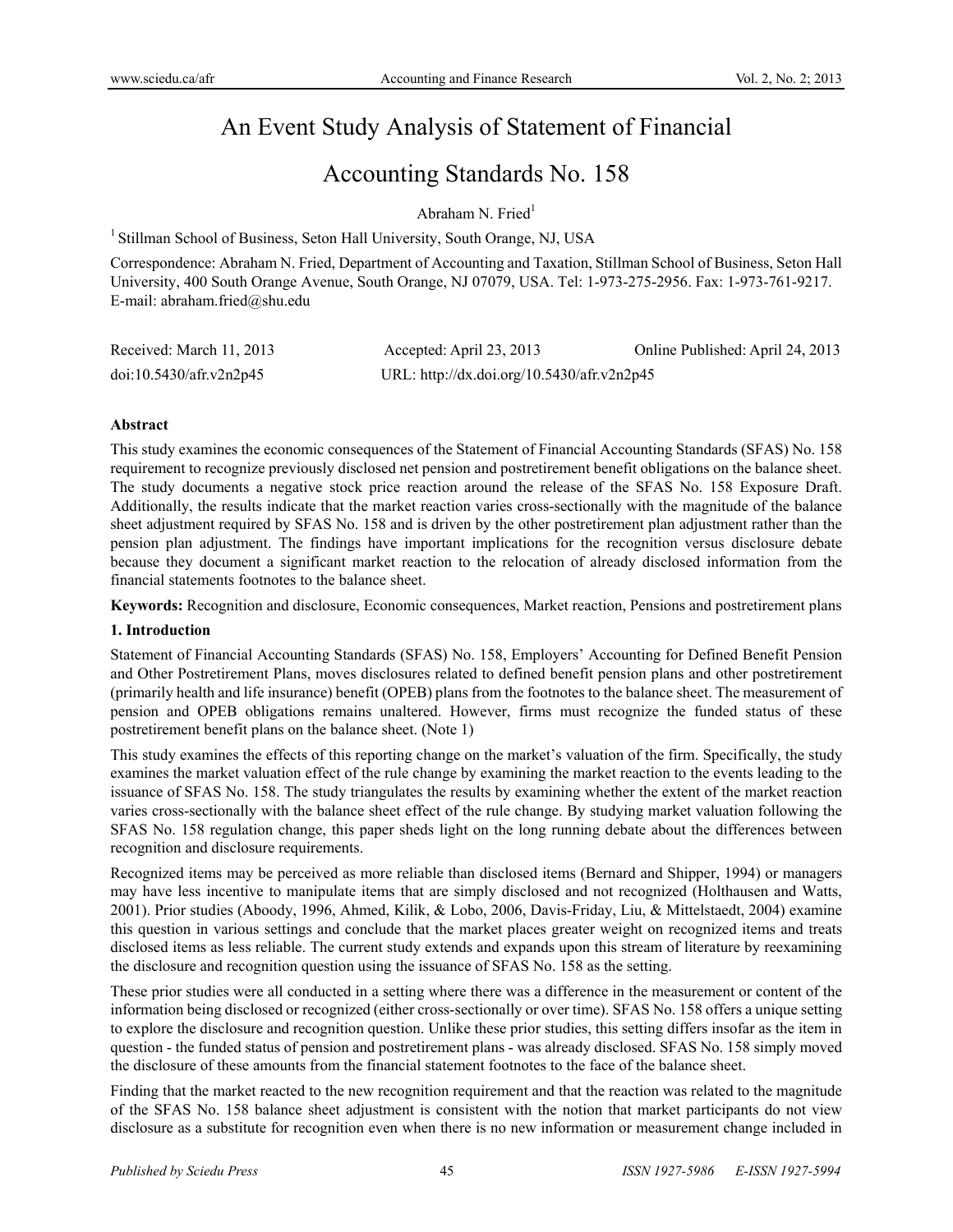the recognition. This result has major implications for standard setters since it lends even stronger support to the notion that market participants focus on recognized items and do not fully incorporate disclosed items.

A sample of over 300 S&P 500 firms with postretirement benefit plans was examined. For over 90% of firms recognizing the funded status on the balance sheet increased (decreased) reported liabilities (equity) and weakened their balance sheets. On average, a firm's market value declined significantly at the time the SFAS No. 158 exposure draft (ED) was issued. Further, the market's reaction was related to the magnitude of the balance sheet adjustment. However, these results are primarily related to the required OPEB adjustment and not the pension plan adjustment. This suggests that researchers interested in studying SFAS No. 158 should not limit their analyses to pension liabilities but should focus on OPEB obligations as well. This would also serve to avoid a potential correlated omitted variable problem.

The remainder of the paper is organized as follows. Section 2 provides background and reviews related prior research. Section 3 describes the sample selection, data definitions and provides descriptive statistics. Section 4 examines the market reaction to the pronouncement and Section 5 summarizes and concludes.

## **2. Background and Literature Review**

## *2.1 Pension Accounting*

Prior to SFAS No. 158, accounting and disclosure for postretirement plans was governed by SFAS Nos. 87, 106 and 132R. The provisions of these pronouncements allowed firms to smooth postretirement related costs (credits) caused by (i) changes in actuarial assumptions (ii) plan amendments and (iii) "abnormal" asset returns. These items were reported in the footnotes, but were amortized to income and the balance sheet over time. (Note 2)

SFAS No. 158 moves disclosures related to defined benefit pension plans and OPEB plans from the footnotes to the balance sheet. The statement requires firms to recognize the funded status of these plans on the balance sheet. Following SFAS No. 158, firms are no longer allowed to smooth postretirement plan costs for balance sheet purposes but are required to report them through charges to the appropriate asset/liability account and Accumulated Other Comprehensive Income (AOCI). By making the adjustments to AOCI, the FASB has, for the time being, permitted these costs to continue to be smoothed on the income statement. (Note 3)

To date the evidence from the research on the implications of SFAS No. 158 for firm value is mixed. Mitra and Houssain (2009) examine the value-relevance of pension transition adjustments in the year of adoption of SFAS No. 158. They find a negative association between the magnitude of pension transition adjustments and stock prices and returns. They conclude that the market assesses recognized information more effectively than disclosures. However, their sample consists of almost 700 S&P 1500 firms and they include components of OCI (other comprehensive income) in their analyses. Therefore, their research design does not capture the market's initial reaction to the promulgation of SFAS No. 158.

Beaudoin, Chandar, & Werner (2010) investigate the cause of defined benefit pension plan freezes during the period preceding the promulgation of SFAS No. 158. They find a significant association between the impact of the adoption of SFAS No. 158 on firm's balance sheets and profitability and the decision to freeze the plans. Their results are consistent with managers reacting to the pending adoption of SFAS No. 158 by attempting to reduce its negative impact on firm value despite the fact that there is no change in the measurement of the pension obligation. Houmes, Boyland, & Chira (2011) also investigate the market's reaction to SFAS No. 158. They report that firms, especially those in financial distress, use higher discount rates to estimate the projected benefit obligation (PBO). They also find an asymmetric market reaction around the events leading up to the adoption of SFAS No. 158 where firms with high financial risk experienced negative returns while those with low risk experienced positive returns.

Fried (2012) investigates management's reaction to the recognition of previously disclosed information by considering firms' lobbying behavior in response to the regulatory change. He finds that firms with underfunded plans were more likely to lobby against the standard. Additionally, he documents that the likelihood of a firm lobbying was significantly related to the magnitude of the SFAS No. 158 balance sheet adjustment.

Market valuation studies of the impact of SFAS No. 158 find mixed results. Beaudoin, Chandar, & Werner (2011) do not find any incremental valuation effects of the newly recognized pension liabilities and conclude that analysts have always adjusted their analyses to account for the pension plans. In contrast, Knowles (2011) finds that firms with underfunded defined benefit plans experience an increase in valuation after they recognized the net funded status. She attributes the increase in value to a reduction in estimation risk and argues that prior to SFAS No. 158 pension disclosures were less than transparent and overly complex. Related to the current study, Knowles (2011) hypothesizes that the process of estimating firm value improves after the adoption of SFAS No. 158 since economically relevant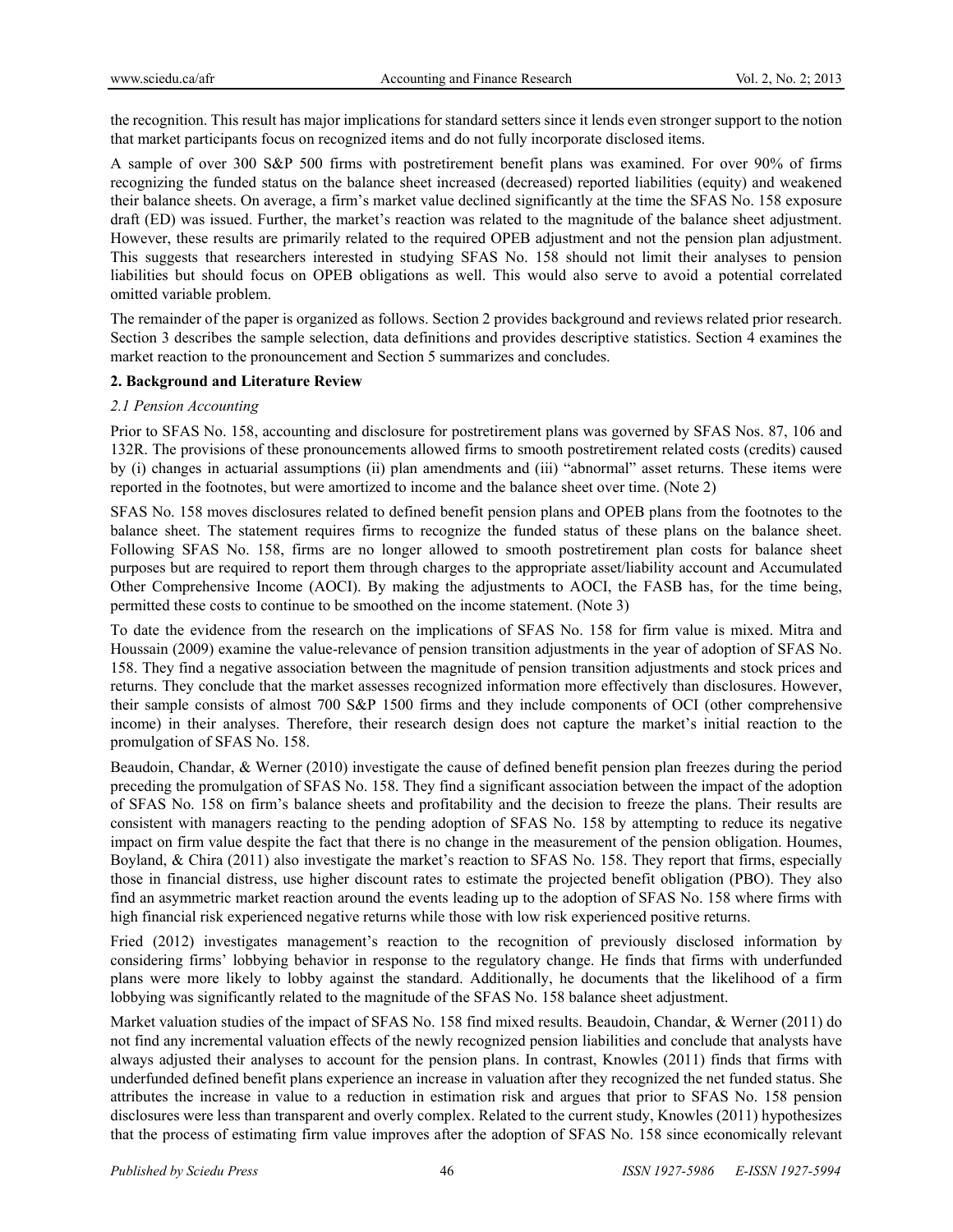information is viewed as more reliable by the act of recognition alone. She also acknowledges that recognition could have real contracting effects that did not exist with disclosure. Knowles (2011) suggests that her use of a longer horizon than Beaudoin et al. (2011) may explain the difference in their results.

Taken together, the recent research on SFAS No. 158 suggests that the market might react positively to the adoption of the standard if it reduces investors' and analysts' information processing costs or the market might react negatively if the act of recognition increases firms' contracting costs. Finally, the extent of the market's reaction, in whichever direction, is likely related to firms' financial position before and after adopting the standard. The current study extends prior research by associating the market's reaction to the implementation of SFAS No. 158 with the extent of the balance sheet adjustment for both pensions and OPEBs. Further, this study uses an event study design to capture the market's immediate reaction to SFAS No. 158 and to minimize the possibility of confounding events impacting the results.

## *2.2 Disclosure versus Recognition*

An examination of the market reaction to the issuance of SFAS No. 158 provides additional insight into the controversy over the equivalence of disclosure and recognition. If disclosure is a substitute for recognition, there should be no valuation effect resulting from the adoption of SFAS No. 158. If, however, disclosure is not a substitute for recognition, the new recognition requirement could affect market valuation.

The recognition versus disclosure controversy typically follows two (not unrelated) trains of thought. The first deals with the quality of the numbers and whether the market weighs disclosed numbers in the same way that it does those recognized on the financial statements. The second, based on contracting theory, notes that even if there was no difference between the quality of and/or the market's perception of recognized versus disclosed numbers, secondary effects resulting from recognition can play a significant role. Financial statement recognition of an item can result in creditors being more reluctant to make loans to companies with weaker balance sheets (lower income). Additionally, recognition could also negatively impact the level and variability of a firm's financial ratios, increasing the probability of debt covenant violations. These secondary effects can lead to a negative market reaction as a result of these adverse effects.

Bernard and Schipper (1994) posit that, in general, recognized items are viewed as more reliable than disclosed items, by virtue of their recognition alone. Under the FASB's conceptual framework, to be recognized an item must be measurable and reliable, criteria that need not be met for disclosed items. Thus investors perceive recognized items as inherently more reliable than disclosed items. Consistent with the above, Libby, Nelson, & Hunton (2006) find that auditors allow firms greater leeway in reporting disclosed financial information versus information that is recognized. On the other hand, Holthausen and Watts (2001) argue that recognition may lead to less reliability. They argue that managers have more incentive to manipulate recognized items relative to disclosed items.

A number of empirical studies have examined the difference in market valuation for recognized versus disclosed items. In the oil and gas industry, Aboody (1996) finds that the recognized write downs of full cost firms were given greater weight by the market than the footnote disclosures of successful effort firms. Ahmed, Kilic, & Lobo (2006) find that post-SFAS No. 133 recognized derivatives are valued by the market whereas pre-SFAS No. 133 disclosed derivatives are not. More pertinent to the subject matter of this study, Davis-Friday, Liu, & Mittelstaedt (2004) find that the market treats disclosed information concerning OPEB obligations as less reliable than recognized information.

This study extends previous research by reexamining the recognition versus disclosure question in a unique setting. Unlike the studies cited above, the SFAS No. 158 reporting change does not require any measurement change. It simply involves the relocation of information. Rather than disclosing the funded status in the footnotes, firms are now required to recognize the funded status on the balance sheet. However, the calculation of the funded status is unaffected. Whether or not this purely disclosure versus recognition requirement induces the market to react is of interest to standard setters as well as financial statement users.

## *2.3 Market reaction and valuation of pension assets/liabilities and cost components*

This study examines two research questions. First, does the market react to the recognition of previously disclosed information, as required by SFAS No. 158? Second, does the extent of the reaction, if any, vary according to the magnitude of the effect of recognition on the balance sheet? Whether or not this pronouncement should have any market valuation effects is an empirical question that depends on the valuation implications of recognition versus disclosure.

In general, it is clear that the market values pension assets and liabilities, whether recognized or disclosed. Early research into this question was confined to the Accumulated Benefit Obligation (ABO), the liability measure used prior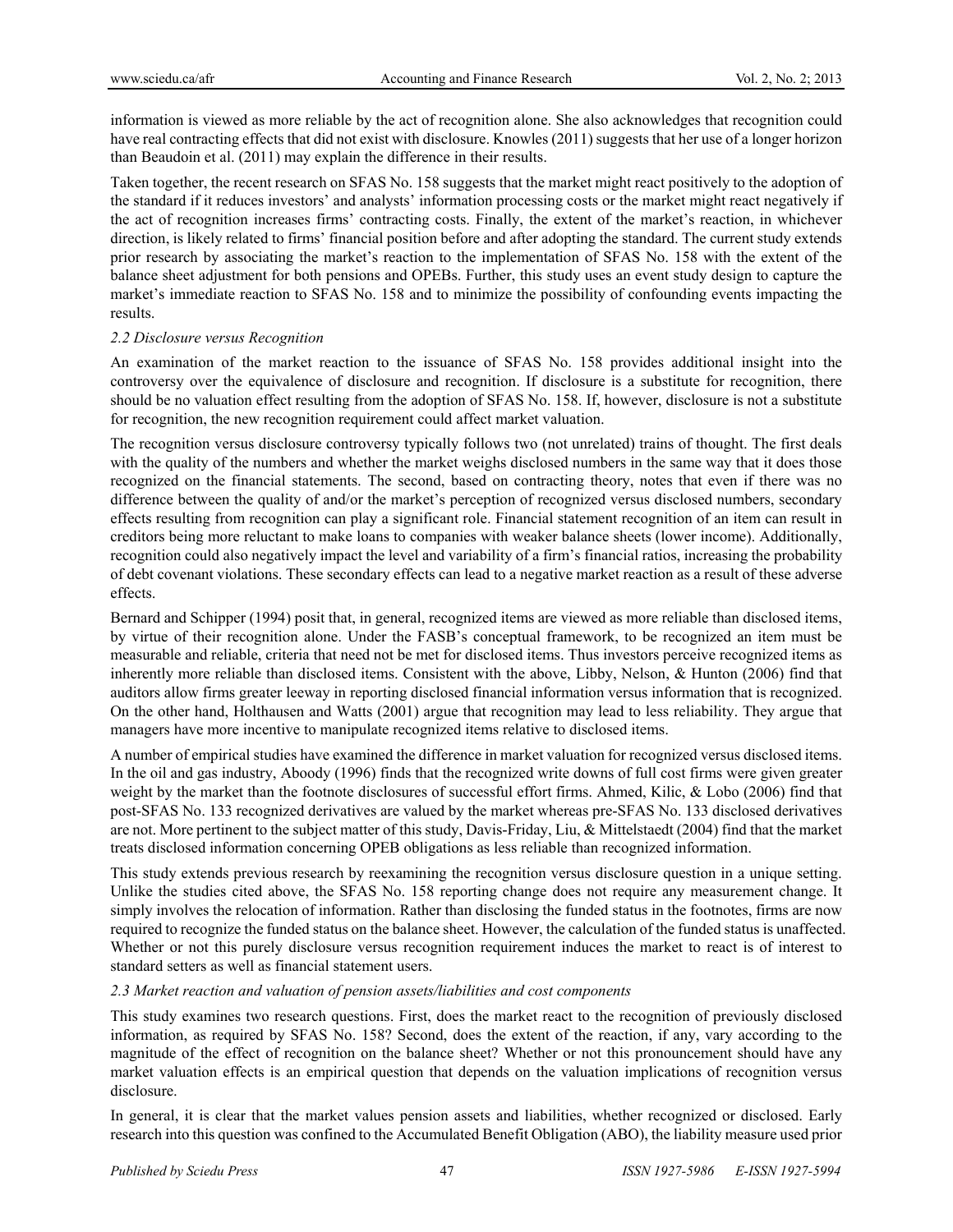to the issuance of SFAS No. 87. Feldstein and Morck (1983), Daley (1984) and Landsman (1986) find that the market values the pension liability. Their results were confirmed using SFAS No. 87 disclosures by Barth (1991), Barth, Beaver, & Landsman (1992) and Gopalakrishnan and Sugrue (1993).

With respect to the question of recognition versus disclosure, several studies (Coronado & Sharpe, 2003, Gold, 2005, and Coronado, Mitchell, Sharpe, & Nesbitt, 2008) take the position that the market does not value off-balance sheet pension debt in an appropriate manner and that the deficiency is, in part, related to the fact that the pension information is not recognized on the balance sheet. On the other hand, Li, Merton, & Bodie (2006) find "... that equity risk does reflect the risk of the firm's pension plans despite arcane accounting rules for pensions." Their findings are consistent with the position that markets do not differentiate between disclosed and recognized pension data. However, if recognition affects debt covenants and/or funding ratios (Dowdell Jr., Klammn, & Spindle, 2010), then there could be real cash flow implications for firms by means of additional required contributions to postretirement plans. In this case, the market would react negatively and the extent of the reaction would be related to the firm-specific impact of the recognition requirement.

## **3. Sample, Data Definitions, and Descriptive Statistics**

This section discusses data collection procedures, defines key variables used throughout the study, and presents descriptive statistics. Variables that are specific to certain aspects of the study are defined in their appropriate section.

#### *3.1 Sample – The S&P 500*

The sample is restricted to S&P 500 firms because these firms tend to have the largest postretirement plans. S&P 500 firms represent over 90% of the total sum of the PBO for all companies in the Compustat universe from 2000 to 2006. Thus, these firms should provide the most powerful tests of the effect of the recognition requirement.

Table 1. Sample selection

| Firms in S&P 500 on all three dates | 475       |
|-------------------------------------|-----------|
| Less:                               |           |
| Firms without postretirement plans  | <u>92</u> |
|                                     | 383       |
| Less:                               |           |
| Firms missing CRSP data             | <u>46</u> |
|                                     |           |
| <b>Returns Sample</b>               | 337       |
| Less:                               |           |
| Firms missing Compustat data        | 99        |
|                                     |           |
| <b>Financial Variable Sample</b>    | 238       |

Three dates are of interest in the development of SFAS No. 158. The FASB first announced the intent to overhaul pension accounting on November 10, 2005. The SFAS No. 158 ED was released on March 31, 2006, and the final pronouncement was issued September 30, 2006. To be included in the sample, a firm had to be part of the S&P 500 throughout this time period. Firms that were added to or dropped from the S&P 500 during this period were not included in the sample, because being added to or dropped from the S&P 500 index may be a significant confounding event. As Table 1 indicates, 475 firms were a part of the S&P 500 throughout the development of SFAS No. 158. Of these, 383 (81%) had postretirement plans.

The analyses performed in this study required the compilation of data from numerous sources. Returns data were collected from CRSP, financial statement data were collected from the Compustat annual dataset, and pension related variables were collected from the Compustat annual pension dataset - a new dataset that compiles pension variables not included in the Compustat annual dataset. Of the 383 S&P 500 firms that had postretirement plans, 337 had the necessary data from the Center for Research in Security Prices (CRSP) to perform the market study. The analysis of the interaction of the market reaction with firm characteristics requires data from both Compustat databases. An additional 99 firms were dropped because they did not have the required data.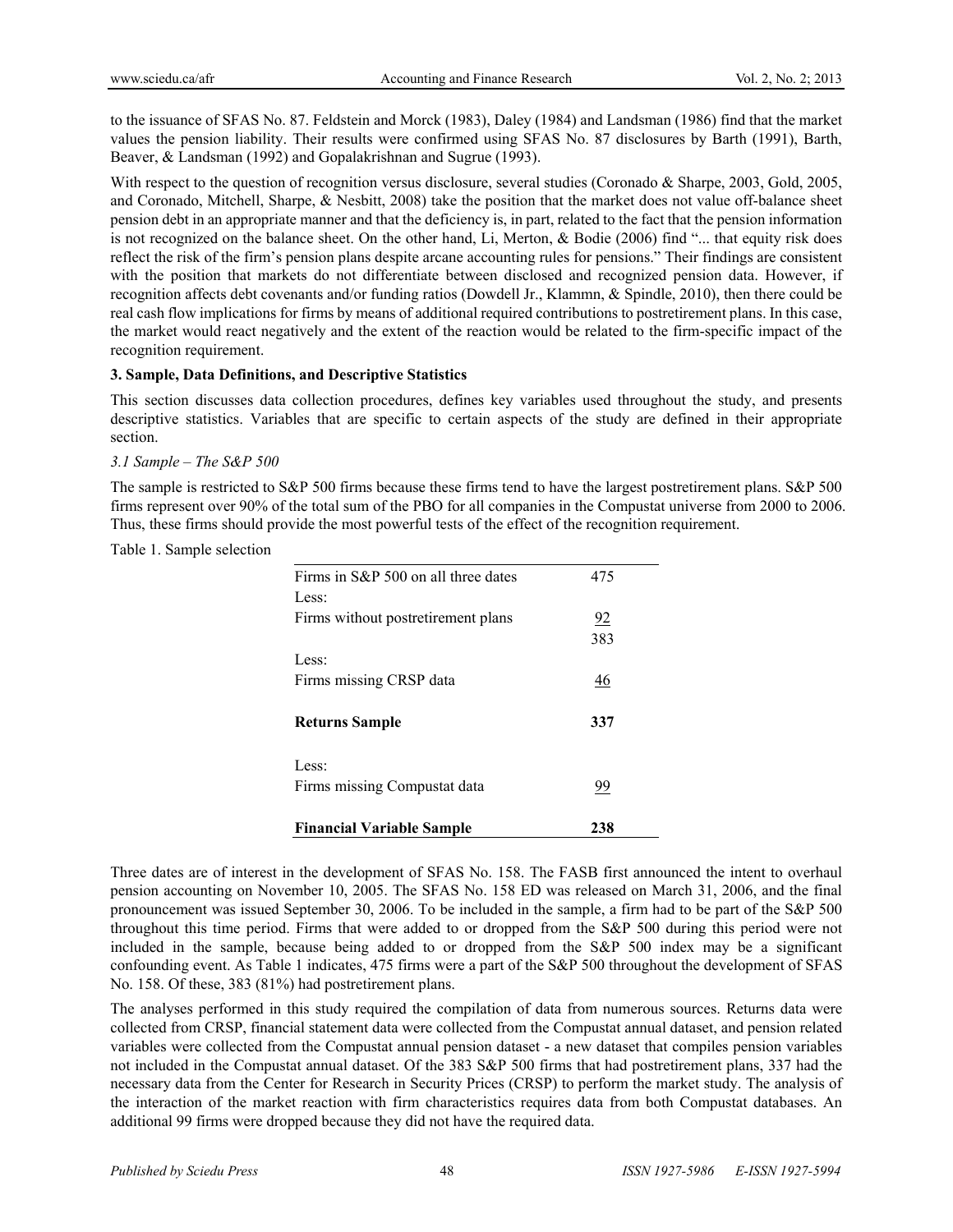## *3.2 Variables – Data Definitions*

The calculation of the funded status and the balance sheet adjustment resulting from SFAS No. 158 is described below. Appendix A provides information regarding the Compustat variables needed to make the necessary calculations.

## 3.2.1 Funded Status

The funded status (FS) of the plan is defined as the plan assets minus the obligation. For pension plans, it is the pension plan assets (PPA) less the projected benefit obligation (PBO); PENFS = (PPA – PBO). For OPEB plans, the funded status is plan assets (OPEBPA) less the accumulated post retirement obligation (APBO); i.e. OPEBFS = (OPEBPA – APBO). The combined overall funded status, is SUMFS=PENFS+OPEBFS.

## 3.2.2 The SFAS No. 158 Adjustment

This study takes the position that rather than focus solely on the funded status of the postretirement plans, the metric of interest is the SFAS No. 158 balance sheet adjustment. This required adjustment is a direct measure of the impact of the new recognition requirement. A firm that has already recognized the funded status of its postretirement obligations will not be affected by the new reporting requirement. A firm will only be affected to the extent that the obligation has previously been unrecognized. The adjustment is calculated as the difference between the plan's FS and the already recognized balance sheet asset or liability.

For pension plans the adjustment is PENADJ = PENFS-PENBS where PENBS is the amount already recognized on the balance sheet. For OPEB plans, the adjustment is OPEBADJ=OPEBFS-OPEBBS and the combined overall adjustment is SUMADJ=PENADJ+OPEBADJ. (Note 4)

Table 2 presents descriptive statistics of these variables at the time (Fiscal Year 2005) the FASB added pension accounting to its agenda. Generally, pension plans of the sample firms are highly underfunded. The mean (median) underfunding is \$504 (\$223) million. The generally unfunded OPEB plans are underfunded by \$1.2 billion on average (median \$260 million) bringing the total mean (median) underfunded status to \$1.75 billion (\$609 million).

Table 2. Descriptive Statistics

|                                   |     |              |          | Standard  | 10th         | 90th       |
|-----------------------------------|-----|--------------|----------|-----------|--------------|------------|
| (\$ in millions)                  | N   | Median       | Mean     | Deviation | Percentile   | Percentile |
| Pension Obligation (PBO)          | 238 | 1,880        | 5,435    | 12,133    | 300          | 12,205     |
|                                   |     |              |          |           |              |            |
| Pension Plan Assets               | 238 | 1,627        | 4,930    | 11,612    | 221          | 11,465     |
|                                   |     |              |          |           |              |            |
| <b>Pension Plan Funded Status</b> | 238 | (223)        | (504)    | 1,380     | (1,575)      | 149        |
|                                   |     |              |          |           |              |            |
| SFAS No. 158 Pension Adj          | 238 | (275)        | (1,016)  | 2,789     | (2,214)      | (28)       |
|                                   |     |              |          |           |              |            |
| <b>OPEB</b> Obligation            | 238 | 295          | 1,605    | 6,772     | 21           | 2,425      |
|                                   |     |              |          |           |              |            |
| <b>OPEB</b> Assets                | 238 | $\mathbf{0}$ | 356      | 1,633     | $\mathbf{0}$ | 713        |
|                                   |     |              |          |           |              |            |
| <b>OPEB</b> Funded Status         | 238 | (260)        | (1,249)  | 5,220     | (1,951)      | (16)       |
|                                   |     |              |          |           |              |            |
| SFAS No. 158 OPEB Adj             | 238 | (38)         | (465)    | 2,369     | (628)        | 14         |
|                                   |     |              |          |           |              |            |
| <b>Total Funded Status</b>        | 238 |              |          |           |              |            |
|                                   |     | (609)        | (1,753)  | 5,771     | (3, 433)     | (42)       |
|                                   |     |              |          |           |              |            |
| SFAS No. 158 Total Adj            | 238 | (363)        | (1, 482) | 4,883     | (2,986)      | (33)       |
|                                   |     |              |          |           |              |            |
| <b>MIX</b>                        | 238 | 0.698        | 0.685    | 0.125     | 0.576        | 0.800      |
|                                   |     |              |          |           |              |            |
| <b>DUR</b>                        | 238 | 0.335        | 0.338    | 0.144     | 0.182        | 0.512      |
|                                   |     |              |          |           |              |            |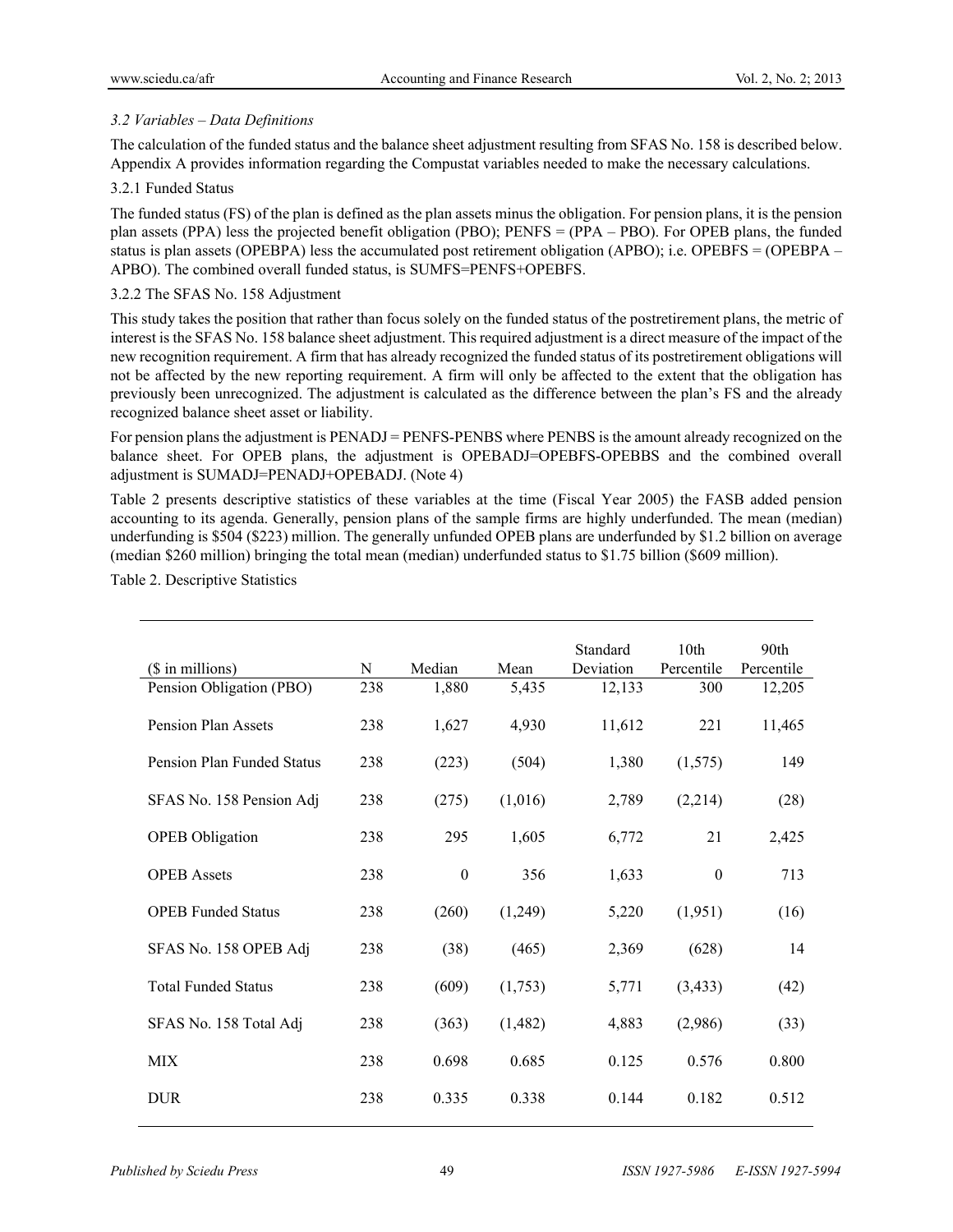The adjustments surprisingly indicate that the smoothing provisions have resulted in the balance sheet asset/liability for pension plans (as opposed to OPEBs) not being remotely connected to the funded status. The average OPEB adjustment is negative \$465 million. That amount brings the balance sheet liability to \$1.2 billion (the average OPEB funded status) indicating that the balance sheets, on average, reflect an underfunded OPEB status of nearly \$0.8 billion, two-thirds of the actual underfunded status.

For pension plans, the story is quite different. Although the average underfunding is \$0.504 billion, the average adjustment is nearly twice that at negative \$1.02 billion. Thus, although the average pension plan is underfunded by \$0.5 billion, the balance sheet shows an *overfunding* status in nearly that same amount.

Note that for over 90% of the firms in the sample, the provisions of SFAS No. 158 required a downward adjustment to their balance sheets. The 90th percentile for the SFAS No. 158 total adjustment is negative \$33 million.

## 3.2.3 SFAS No. 158 and Balance Sheet Volatility

In addition to its impact on the levels of a firm's assets, liabilities and equity, recognition of the postretirement funded status increases the volatility of corporate balance sheets. The increased volatility could come from either volatility in the PBO and/or volatility in the plan assets, PPA.(Note 5)

The potential volatility introduced to the balance sheet by the PBO is not uniform for all firms. The extent to which the PBO is affected by changes in the discount rate (and other pension assumptions) is a function of the pension plan's duration. The duration of pension liabilities is the weighted average years to maturity of the obligations. The present values of the dollar amounts due each year are used as the weights. The longer the duration, the larger the impact of a change in the discount rate on the PBO. Firms with pension liabilities of longer duration will have higher balance sheet volatility than firms with similar liabilities of shorter duration.

A measure of duration (DUR) is not provided directly in the pension disclosures. As a surrogate for duration, the ratio of service cost to the sum of interest cost and service cost is used (see Picconi, 2006). A stream of payments made further in the future is characteristic of debt with longer duration. In terms of pension plans, this is consistent with relatively newer plans with younger employees. Such plans tend to have low interest cost (since the PBO is small) relative to service cost. Plans with lower duration, on the other hand, are consistent with more mature plans whose employees are nearer to retirement. For such plans, the ratio of interest to service cost is considerably higher. The average DUR of 0.34 shown in Table 2 is consistent with "older" plans as on average interest costs are twice as large as service costs.

The potential volatility of the PPA depends on the nature of the pension assets. Pension assets are generally invested in either equity or bond securities and the asset mix impacts the expected portfolio risk and return. The higher the equity-to-bond mix (MIX), the greater the volatility introduced to the balance sheet through the PPA. On the other hand, along with higher volatility (risk) comes higher expected returns. Firms whose plans are more heavily invested in equities are (in the long run) more likely to improve the funded status of their pension plans thereby minimizing the impact on their balance sheets. The higher the MIX, the greater the expected positive impact (the return on these assets) on the balance sheet. The variable MIX is obtained directly from the Compustat pension data base. Table 2 indicates that on average (mean and median) firms allocated 70% of their investments to equities. The range was relatively narrow with a MIX of 58% for the  $10<sup>th</sup>$  percentile and 80% for the 90<sup>th</sup> percentile.

## **4. Market Reaction to SFAS No. 158 Pronouncements**

## *4.1 Overall Market Reaction*

## 4.1.1 Hypothesis

The first part of this study focuses on investor reaction to the pronouncements that led to the new reporting requirements. In an efficient market, if disclosure is equivalent to recognition, there should be no significant change to the firm's market value simply because previously disclosed information is now going to be recognized. An efficient market should have impounded the impact of the previously disclosed information in the firm's value. However, if recognized items are weighed differently by the market the markets would react to the newly recognized items. Moreover, for the majority of firms, reporting the funded status of the postretirement benefit plans results in both weaker and more volatile balance sheets (see Table 2). This may in turn lead to increased contracting costs for firms. Stated in the null, the first hypothesis says:

Hypothesis 1: Firms with postretirement benefit plans should see no significant market reactions around the time of the events leading to the release of SFAS No. 158.

The dates of the various pronouncements examined are listed below: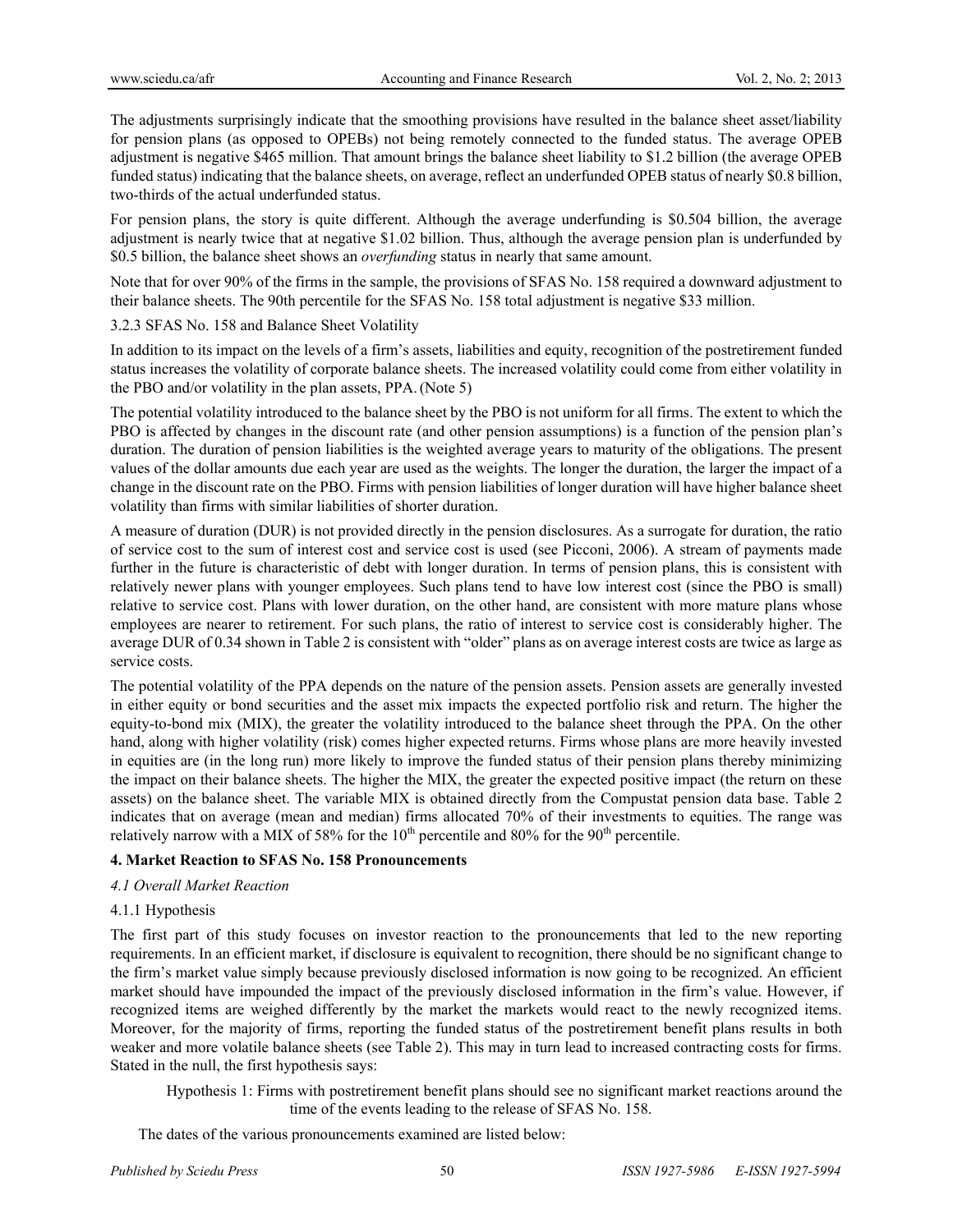| November 10, 2005 (OA) | FASB's original announcement that they were embarking on an<br>overhaul of pension accounting. |
|------------------------|------------------------------------------------------------------------------------------------|
| March 31, 2006 (ED)    | Exposure Draft is released.                                                                    |
|                        | September 30, 2006 (FP) Final pronouncement is released. (Note 6)                              |

4.1.2 Research Design

To test for market reaction, the model introduced by Schipper and Thompson (1983) and used more recently by Marquardt and Wiedman (2007) is employed. The model tests whether the market reacts in a significant manner to (any of) the three events relating to the recognition requirement of SFAS No. 158. This event-study approach has the advantage that (1) it allows for simultaneously analyzing multiple announcement events relating to the same accounting rule change and (2) it controls for the potential cross-sectional correlation resulting from the (announcement) events occurring on the same day for all firms in the sample.

The following regression is estimated for the portfolio of firms in the sample.

$$
R_{pt} = \alpha + \beta R_{mt} + \sum_{k=1}^{K} \gamma_k D_{kt} + \varepsilon_t \tag{1}
$$

where  $R_{pt}$  is the return on day t of the portfolio of the S&P firms in the sample;  $R_{mt}$  is the (CRSP equal-weighted) market return on day t;  $D_{kt}$  is a dummy variable set to one for each day of the window corresponding to each of the (K=) 3 announcement events (OA, ED and FP) and is zero otherwise;  $\alpha$  and  $\beta$  are parameter estimates and  $\epsilon_t$  is the error term. The key variable of interest is the dummy coefficient  $\gamma_k$ , the estimated mean effect or abnormal return for event k (=1,2,3). If disclosure is a substitute for recognition, the coefficient should not be statistically different from zero. If however, recognized items are weighed differently by the markets, and/or because of contracting effects, the coefficient would be negative.

The regression was estimated over the two-year period (503 trading days) beginning January 3, 2005 through December 29, 2006. That is, the parameters were estimated over 10-months prior to the first pronouncement event and ending three-months after the last event.

Two portfolio weighting schemes were used. In the first, the N=337 firms in the sample are equally weighted  $(R_{pt} = \frac{1}{N} \sum_i R_{it})$  where  $R_{it}$  is the ith firm's return on day t. The second weighting scheme is designed to correct for the possibility of cross-sectional heteroskedasticity and involves first running equation (1) for each firm individually. The diagonal elements of the cross-sectional covariance matrix of the residuals are then used to weight the returns. (Note 7)

#### 4.1.3 Results

Table 3 presents the results for the market return tests for the 337 S&P500 firms that had defined benefit plans. The first three columns correspond to the results for the three announcement dates for the equally weighted portfolios. The last three columns present results for the portfolios with individual firms' returns weighted by their respective (residual) variances.

| Table 3. The stock market reaction to the issuance of SFAS No. 158 |  |  |
|--------------------------------------------------------------------|--|--|
|--------------------------------------------------------------------|--|--|

|                       | Equally Weighted Portfolio |                         |          | Portfolio Weighted by Variances |                         |           |
|-----------------------|----------------------------|-------------------------|----------|---------------------------------|-------------------------|-----------|
| Event:                | $\overline{OA}$            | ED                      | FP       | $\overline{OA}$                 | ED                      | FP        |
| Window                |                            |                         |          |                                 |                         |           |
| <b>Short</b>          | .0024                      | $-.0061$                | $-.0005$ | .0043                           | $-.0058$                | $-.0009$  |
| $(-1 \text{ to } 0)$  | (1.28)                     | $(-3.24)$ ***           | $(-.25)$ | $(2.07)$ **                     | $(-2.75)$ ***           | $(-0.40)$ |
| Intermediate (-3)     | .0005                      | $-0.026$                | .0009    | .0013                           | $-.0026$                | .0006     |
| to $+1$ )             | (0.40)                     | $(-2.15)$ <sup>**</sup> | (0.73)   | (0.99)                          | $(-1.96)$ <sup>**</sup> | (0.42)    |
| Long                  | .0009                      | $-.0019$                | .0008    | .0008                           | $-.0022$                | .0009     |
| $(-5 \text{ to } +5)$ | (1.10)                     | $(-2.34)$ **            | (1.00)   | (0.87)                          | $(-2.38)$ **            | (1.01)    |

(t-values in ( )) Significance levels:  $\bar{p}$  < 0.10,  $\bar{p}$  < 0.05,  $\bar{p}$  +  $\bar{p}$  < 0.01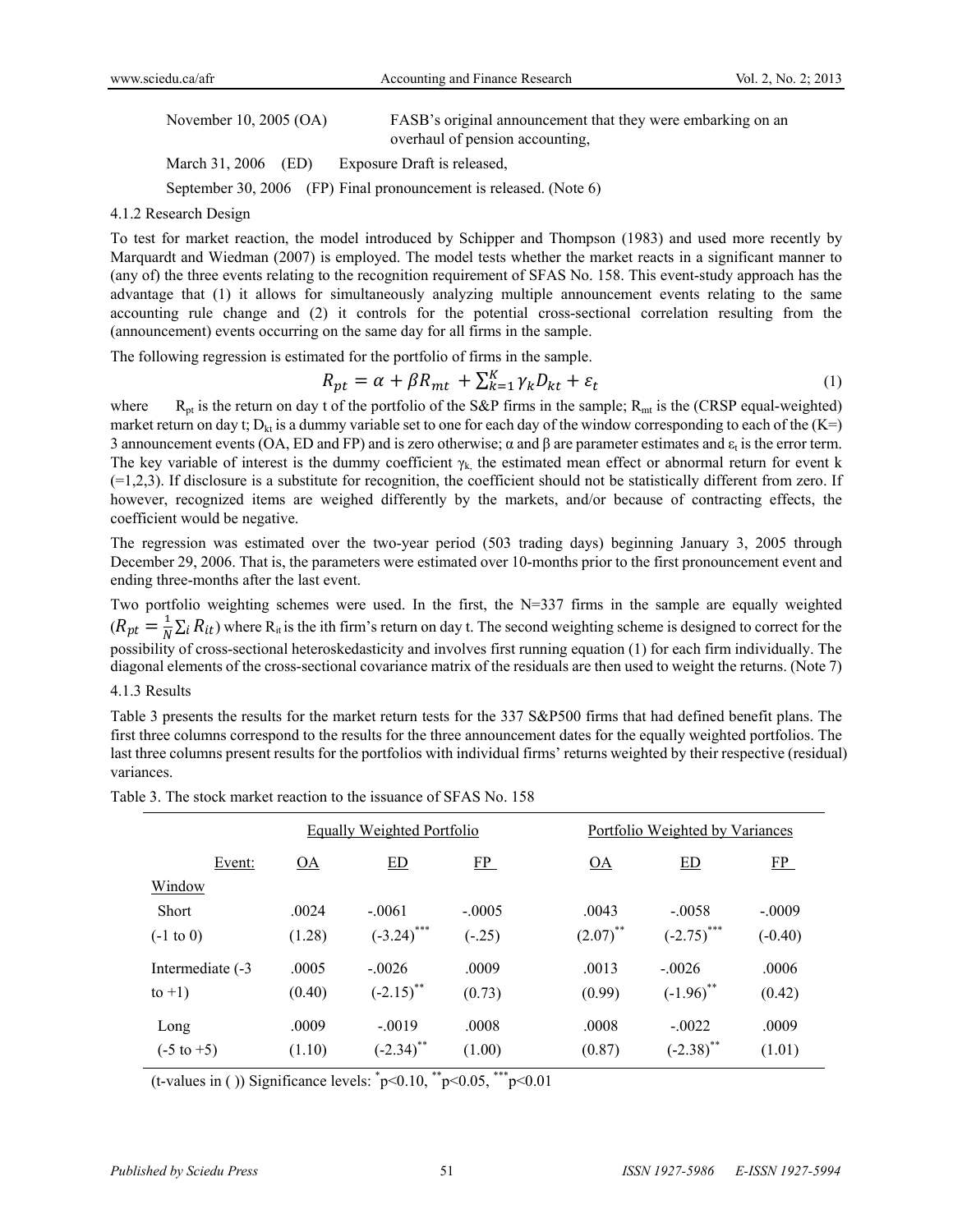Three windows were examined: a 2-day window  $(-1,0)$ ; an intermediate 5-day  $(-3, +1)$  window and a longer 11-day  $(-5, 5)$ to +5) window. Pension accounting and the on-off balance sheet controversy surrounding it has been widely discussed in the financial and academic literature. The issues were not new and were well known. Therefore, given the relative interest in the issue, one might expect reaction to "leakages" prior to the pronouncement and (almost) immediate reaction to the release. As such, the short and intermediate windows were not symmetric around the announcement date  $(t=0)$ . (Note 8) The longer 11-day window was included to verify whether there was any reversal following the initial reaction.

The results were relatively uniform across all windows, portfolio weighting approaches and pronouncement dates. (Note 9) There was a significantly negative market reaction to the release of the ED with p-values of .05 and .01. Mean excess negative returns ranged from -0.2% to -0.6% with the shorter windows having larger (more negative) mean negative excess returns. In terms of economic significance, the results translate into losses of approximately 1.2% for the two-day window, 1.3% for the five-day window and 2.1% over the longer 11-day window. (Note 10)

The finding of negative excess returns leads us to reject the null hypothesis of no market reaction to the new pronouncement and is consistent with the notion that disclosure is not a substitute for recognition.

For the OA and FP events, the returns were not significantly different from zero except for the 2-day window for the OA where the results for the variance-weighted portfolio were significant but positive (+0.4%). An argument can be made, consistent with the results, that one might expect the greatest reaction to occur around the release of the ED. At the initial announcement date (OA) investors were unsure of the direction the FASB would ultimately take and by the time the final pronouncement (FP) was issued there was no longer any news in the release.

#### *4.2 Market reaction and firm attributes*

#### 4.2.1 Hypotheses

The results for Hypothesis 1 indicate that on average there was a negative market reaction to the ED event. This does not mean necessarily that there was no effect at all on the other (OA and FP) days. It may be that the negative reaction some firms experienced was on average "hidden" by a positive or non-negative reaction experienced by other firms. Moreover, the market reaction documented above would not be expected to be uniform across all firms that have postretirement plans. One would expect that if the reaction was related to the SFAS No. 158 recognition requirements, the size of the reaction should be related to the effect on the firm's financial statements and/or other firm attributes related to contracting effects.

This leads to a number of testable hypotheses. First, one would expect that the market reaction should be positively related to the magnitude of the adjustment to the firm's financial statements.

Hypothesis 2a: The market reaction around the time of the events (OA, ED and FP) leading to the release of SFAS No. 158 should be positively related to the magnitude of the SFAS No. 158 adjustment.

The arguments made with respect to negative market reaction being related to contracting costs could be expected to hold true for firms (already) in a weakened financial position or those whose covenants were in danger of being violated. One would therefore expect that investors would respond more negatively to firms with high leverage, low net worth and poor liquidity. In hypothesis form,

Hypothesis 2b: The market reaction around the time of the events (OA, ED and FP) leading to the release of SFAS No. 158 should be positively related to the level of financial distress of the firm.

As discussed in Section 3, balance sheet reporting of the funded status of postretirement plans introduces increased volatility to corporate balance sheets. The increased volatility is related to the duration of the firm's pension liabilities and one expects the market to react more negatively to this increased volatility. This leads to the next hypothesis:

Hypothesis 2c: The longer the duration of the pension liability, the more negative the market reaction around the time of the events (OA, ED and FP) leading to the release of SFAS No. 158.

The potential volatility of the funded status also depends on the nature of the equity-to-bond mix of the plan assets. One expects the market to react negatively to the higher volatility associated with a higher equity-to-bond mix. On the other hand, as noted previously, along with higher volatility (risk) comes higher expected returns. Thus, it may be that a positive relation exists between the market reaction and the equity-to-bond mix of pension assets. These arguments lead to the following, non-directional hypothesis: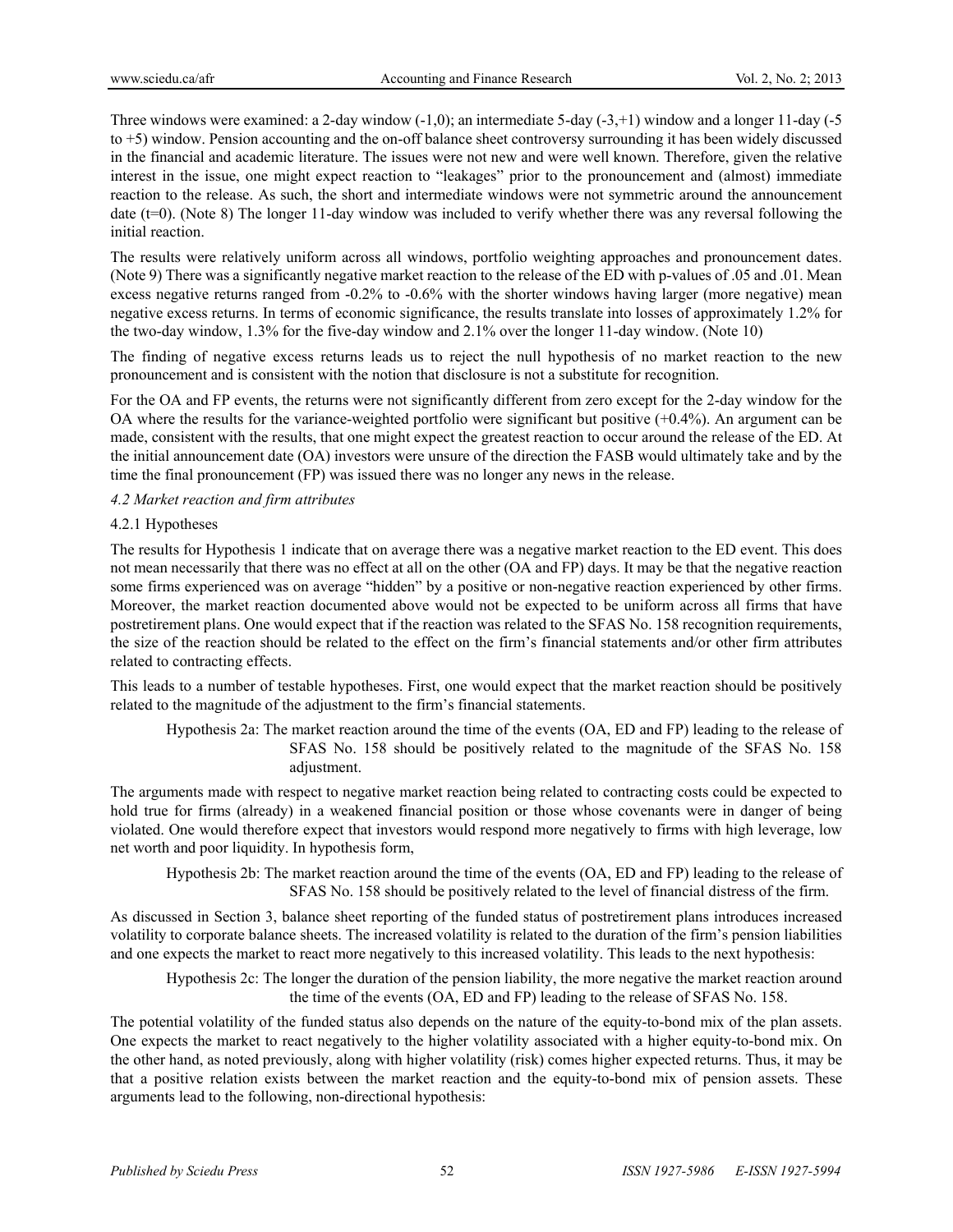## Hypothesis 2d: The market reaction around the time of the events (OA, ED and FP) leading to the release of SFAS No. 158 should be different for firms with a relatively high equity-to-bond mix of pension assets.

#### 4.2.2 Description and methodology

The following firm-specific variables were examined to determine their interaction with the market reaction, PENADJ, OPEBADJ, DUR, MIX, LEV, INC, SIZE and FSDUM. The first two (PENADJ and OPEBADJ, standardized by the firm's assets) directly address Hypothesis 2a – the relation between the balance sheet effect and the size of the market reaction to SFAS No. 158. LEV and INC test the extent to which financial distress plays a role in any market reaction (Hypothesis 2b). LEV is the firm's leverage ratio measured as long-term debt divided by total assets and INC is defined as net income divided by assets; a measure of ROA. Higher (lower) values of LEV (INC) would indicate greater levels of financial distress. DUR and MIX (defined above) are related to balance sheet volatility (Hypotheses 2c and 2d). SIZE, measured as the log of the firm's assets, is included as a control variable. Additionally, a dummy variable, FSDUM, equal to 1 for firms with underfunded pension plans is also included in the analysis. The purpose of this variable is to control for the possibility that firms with overfunded plans are immune to the effects of SFAS No. 158.

A straight-forward (and intuitive) approach to test the interaction of these variables with the market reaction would involve calculating γik for each firm i individually using equation (1) and then running the following cross-sectional regression over each of the (k=) 3 announcement periods.

$$
\gamma_{ik} = b_{1k} + b_{2k} P ENADJ_i + b_{3k} OPEBADJ_i + b_{4k} DUR_i + b_{5k} MLX_i + b_{6k} LEV_i + b_{7k} INC_i + b_{8k} SIZE_i + b_{9k} FSDUM_i
$$
 (2)

The resultant  $b_{pk}$ 's ( $p=1,..9$  and  $k=1,2,3$ ) would then be tested for significance. The drawback of this procedure is that it does not avoid the effect of residual correlation resulting from the event (pronouncement) date being the same for all firms. Consequently, t-values and significance levels would be "overstated".

To avoid this problem, the methodology used to test for the interaction between firm attributes and market reaction follows the three-step portfolio weighting procedure used by Marquardt and Wiedman (2007). The procedure is more complex and not immediately intuitive but yields the identical  $b_{pk}$ 's as equation (2) but without the bias in the t-values and significance levels.

The procedure involves three steps:

Step 1: The N x P matrix F is formed. The first column of F is comprised of 1's (the constant term). The other columns of F contain the (P-1) individual firm attributes examined; PENADJ, OPEBADJ, DUR, MIX, LEV, INC, SIZE and FSDUM. The attributes are taken from the firm's 2005 financial statements and since there are 238 firms (See Table 1) with data availability F is a matrix with  $(N=)$  238 rows and  $(P=)$  9 columns. (Note 11)

Step 2: Create the matrix W as below and use the 9 W'<sub>p</sub> rows as portfolio weights to create 9  $\vec{R}_{pt}$  portfolio returns. Formally:

$$
W = \begin{bmatrix} W'_{1} \\ W'_{2} \\ \vdots \\ W'_{p} \end{bmatrix} = (F'F)^{-1}F'
$$
 (3)

$$
\breve{R}_{pt} = W'_{p} R_{it}, \, \text{p=1,2...}, \text{p, t=1,2...}, \, \text{i=,1...}
$$
\n<sup>(4)</sup>

where:  $W = P x N$  matrix of portfolio weights (In this analysis P is 9 and N=238 firms)

 $W_p$  = pth row of portfolio weights corresponding to the pth characteristic

(pth column in F)

 $F = N x P$  matrix

 $\bar{R}_{pt}$ =return on portfolio p on day t

 $R_{it}$ = N x 1 vector of individual firm's security returns on day t

Step 3: The regression below is run  $P$  (=9) times.

$$
\breve{R}_{pt} = \propto_p + \beta_p \breve{R}_{mt} + \sum_{k=1}^{K} b_{pk} D_{kt} + \breve{e}_{pt} \tag{5}
$$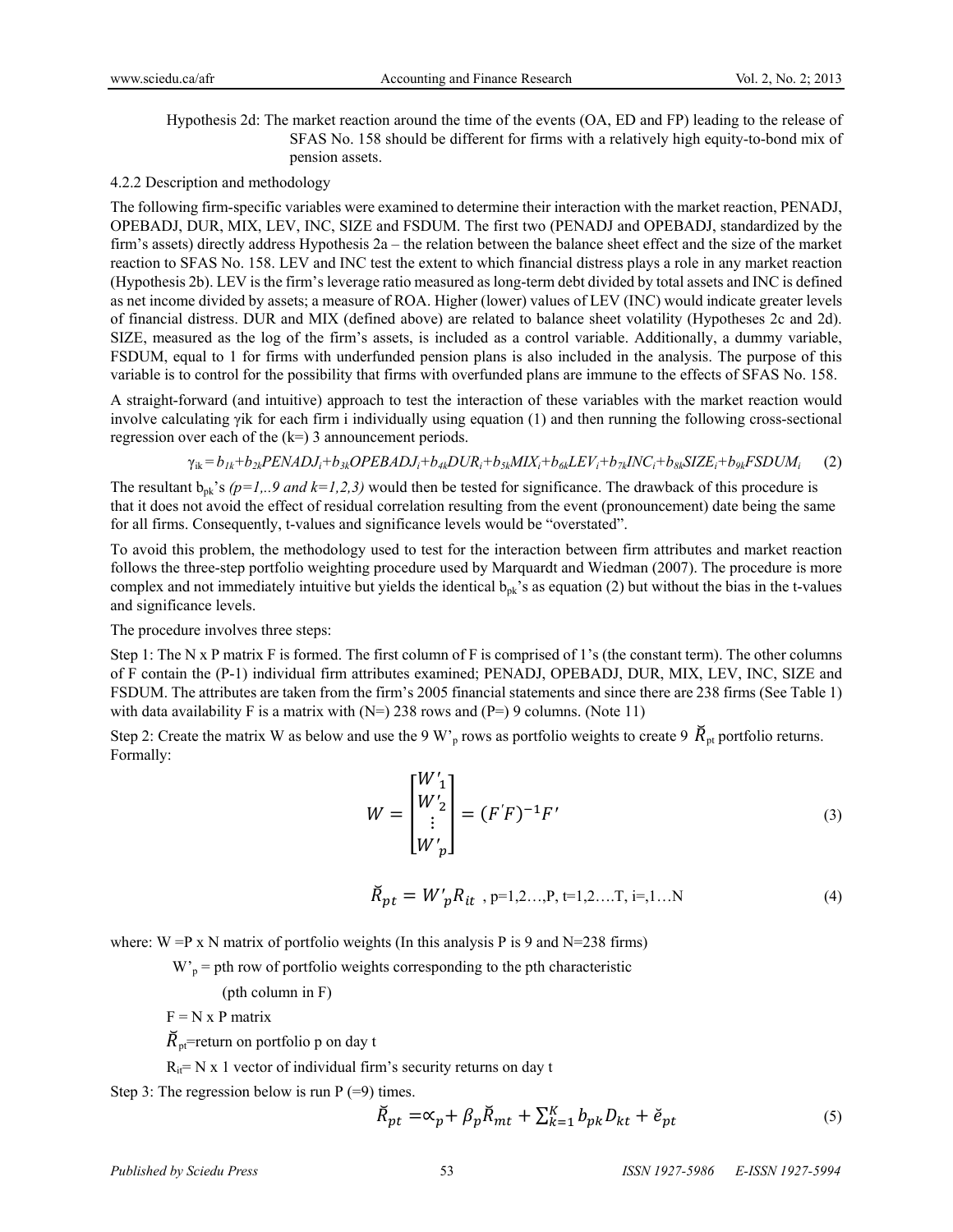The expression is, of course, similar to that of equation (1) with one important caveat – the interpretation of the dummy coefficients,  $b_{pk}$ . As noted, they are identical to what would be found in a cross-sectional regression of abnormal returns against the firm characteristics (as in equation (2)) and they measure the effect of a given characteristic (and only that characteristic) on the market reaction. However, the standard errors calculated in this 3-step procedure account for the cross-sectional dependence as well as multi-collinearity among the firm attributes and the t-values are correspondingly lower.

#### 4.2.3 Results - Market reaction and firm attributes

Table 4 presents the results for interaction of market reaction and firm attributes. The equations were run using the two-day (-1,0) window with the pension data (PENADJ and OPEBADJ) standardized by the firm's assets. Surprisingly, the coefficient for PENADJ does not show any significance for any of the three pronouncement dates. The OPEB effect is however very positively significant (0.1354 and 0.1537) for both the original announcement (OA) as well as at the time of the ED pronouncement (.05 and .01 levels of significance respectively). Aside from one exception, none of the financial distress variables (LEV, INC) or those related to balance sheet volatility (DUR and MIX) shows significance for any of the three pronouncement dates. Only INC for the OA window shows significance (at the .05 level) albeit in the opposite direction than expected.

|                | <b>Expected Sign</b>                                                                       | $\underline{OA}$      | ED          | FP        |
|----------------|--------------------------------------------------------------------------------------------|-----------------------|-------------|-----------|
| Intercept      |                                                                                            | $0.0155$ <sup>*</sup> | $-0.0089$   | $-0.0109$ |
|                |                                                                                            | (0.099)               | (0.343)     | (0.245)   |
| <b>PENADJ</b>  |                                                                                            | $-0.0270$             | $-0.0306$   | $-0.0096$ |
|                |                                                                                            | (0.255)               | (0.198)     | (0.686)   |
| <b>OPEBADJ</b> | $+$                                                                                        | $0.1354$ **           | $0.1537***$ | $-0.0109$ |
|                |                                                                                            | (0.022)               | (0.009)     | (0.854)   |
| <b>DUR</b>     | $\blacksquare$                                                                             | 0.0006                | 0.0056      | $-0.0012$ |
|                |                                                                                            | (0.924)               | (0.344)     | (0.834)   |
| <b>MIX</b>     | $+/-$                                                                                      | $-0.0010$             | 0.0096      | 0.0019    |
|                |                                                                                            | (0.898)               | (0.227)     | (0.806)   |
| <b>LEV</b>     |                                                                                            | $-0.0031$             | $-0.0012$   | $-0.0006$ |
|                |                                                                                            | (0.426)               | (0.752)     | (0.871)   |
| <b>INC</b>     |                                                                                            | $-0.0449**$           | $-0.0095$   | 0.0127    |
|                |                                                                                            | (0.049)               | (0.674)     | (0.576)   |
| <b>SIZE</b>    |                                                                                            | $-0.0006$             | $-0.0003$   | 0.0008    |
|                |                                                                                            | (0.371)               | (0.657)     | (0.219)   |
| <b>FSDUM</b>   |                                                                                            | $-0.0038$ **          | $-0.0019$   | 0.0013    |
|                |                                                                                            | (0.022)               | (0.251)     | (0.446)   |
|                | (p-values in ()) Significance levels: $\bar{p}$ < 0.10, $\bar{p}$ < 0.05, $\bar{p}$ = 0.01 |                       |             |           |

Table 4. The determinants of the market reaction to the issuance of SFAS No. 158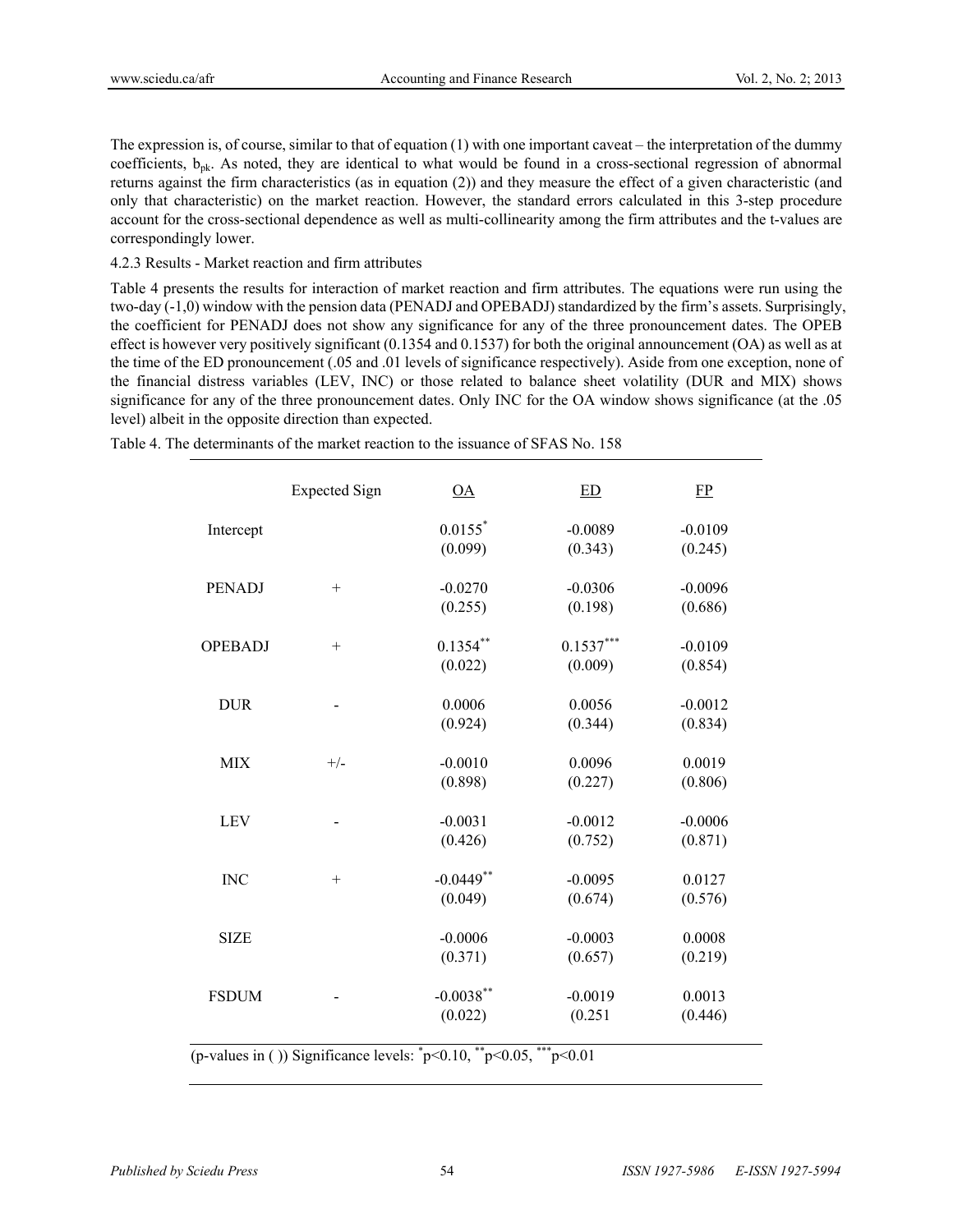It is not clear why the market reacts more to OPEBADJ than to PENADJ. One might speculate that the market had anticipated the FASB to require the recognition of the funded status of pension plans but did not expect that they would also include OPEBs. In comment letters submitted to FASB in response to the SFAS No.158 exposure draft, a number of writers took the position that the APBO did not meet the definition of a liability since the firm could always backtrack and rescind previously promised benefits. However, the fact that the magnitude of the market's reaction is significantly related to one component of the required balance sheet adjustment resulting from the adoption of SFAS No. 158 supports the conclusion that the market reaction is in fact driven by SFAS No. 158.

#### **5. Summary and Conclusion**

This study contributes to the discussion of whether disclosure is equivalent to recognition. SFAS No. 158 does not require any new information to be disclosed. Rather, it requires that previously disclosed information in financial statement footnotes be recognized on the face of the firm's balance sheet. If disclosure is a substitute for recognition there should be no economic impact resulting from this new reporting requirement. The study, however, demonstrates a link between a measure of the shift from disclosure to recognition (the SFAS No. 158 adjustment) and market valuation.

The finding of a significantly negative market reaction at the time of the release of the SFAS No. 158 ED indicates that the market does not view disclosure as equivalent to recognition. Furthermore, the market reaction was found to be positively related to the size of the balance sheet adjustment. The more negative the balance sheet adjustment, the more negative the market reaction. However, the reaction was found to be driven by the OPEB adjustment and not the pension adjustment. The results presented have implications for studies that examine SFAS No. 158 by highlighting the need to focus on OPEB obligations in addition to those of pension obligations. Studies that ignore this finding may suffer from an omitted variable problem. The study failed to find a link between the market reaction and the degree of volatility in the pension assets and liabilities. The study also did not find a link between the market reaction and the degree of financial distress of the firm.

The findings presented in the study have important implications for the recognition versus disclosure debate, because it documents a significant market reaction to the relocation of already disclosed information from the financial statements footnotes to the balance sheet.

#### **Acknowledgements**

I thank Harry Davis, Paquita Davis-Friday, Ariel Markelevich, and Jimmy Ye for their guidance and support. I also thank workshop participants at Baruch College, Hebrew University, Seton Hall University, and the American Accounting Association Annual Meeting for their helpful comments and suggestions.

#### **References**

- Aboody, D. (1996). Recognition versus Disclosure in the Oil and Gas Industry. *Journal of Accounting Research* Vol. 34: 21-32. http://dx.doi.org/10.2307/2491423
- Ahmed, A. S., E. Kilic, & G. J. Lobo. (2006). Does Recognition versus Disclosure Matter? Evidence from Value-Relevance of Banks' Recognized and Disclosed Derivative Financial Instruments. *The Accounting Review* (May): 567-588. http://dx.doi.org/10.2308/accr.2006.81.3.567
- Barth, M. (1991). Relative Measurement Errors among Alternative Pension Asset and Liability Measures. *The Accounting Review* (July): 111-198.
- Barth, M., W. H. Beaver, & W. R. Landsman. (1992). The market valuation implications of net periodic pension cost components. *Journal of Accounting and Economics* (15): 27-62. . http://dx.doi.org/10.1016/0165-4101(92)90011-P
- Beaudoin, C., N. Chandar & E.M. Werner. (2010). Are potential effects of SFAS 158 associated with firms' decisions to freeze their defined benefit pension plans? *Review of Accounting and Finance* (Vol. 9, No. 4): 424-451.
- Beaudoin, C., N. Chandar & E.M. Werner. (2011). Good disclosure doesn't cure bad accounting—Or does it? Evaluating the case for SFAS No. 158. *Advances in Accounting* (27): 99-110. http://dx.doi.org/10.1016/j.adiac.2011.03.001
- Bernard, V., & K. Schipper. (1994). Recognition and disclosure in financial reporting. Working Paper University of Michigan and University of Chicago.
- Coronado, J. L. & S. A. Sharpe. (2003). Did Pension Plan Accounting Contribute to a Stock Market Bubble? Brookings Papers on Economic Activity 1:2003, The Brookings Institute.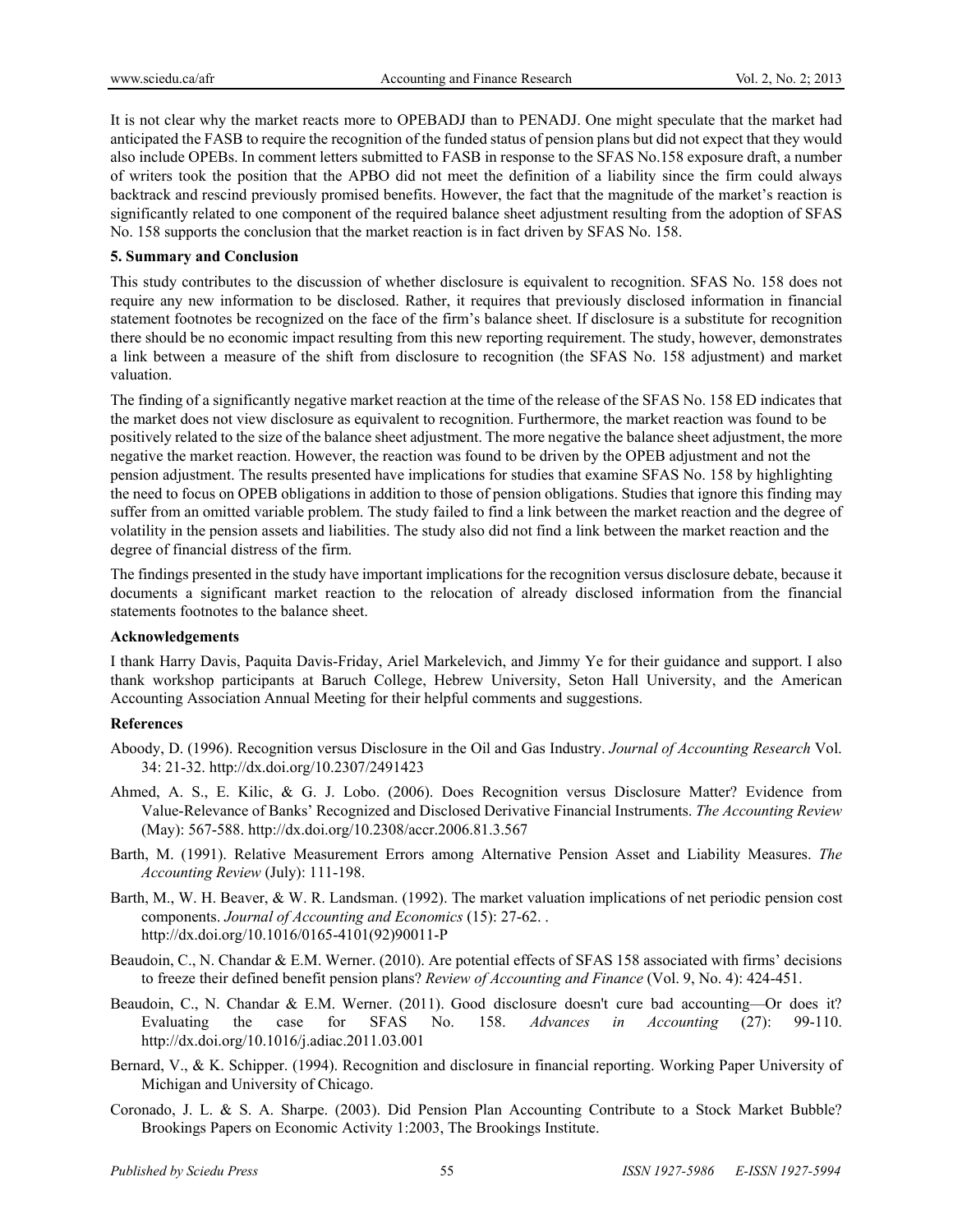- Coronado, J. L., O. S. Mitchell, S. A. Sharpe & S. B. Nesbitt. (2008). Footnotes Aren't Enough: The Impact of Pension Accounting on Stock Values. NBER Working Paper No. 13726.
- Daley, L. (1984). The valuation of reported pension measures for firms sponsoring defined benefit plans. *The Accounting Review* (April): 111-198.
- Davis-Friday, P. Y., C. S. Liu & H. F. Mittelstaedt. (2004). Recognition and disclosure Reliability: Evidence from SFAS No. 106. *Contemporary Accounting Research* 21: 399-429. http://dx.doi.org/10.1506/T0VC-Q15Y-W5QV-4UKQ
- Dowdell, Jr. T.D., B.K. Klamm & R.M. Spindle. (2010). Predicting cash flows related to defined benefit plan contributions. *Journal of Pension Economics and Finance* (October): 505-532. http://dx.doi.org/10.1017/S1474747209990333
- Feldstein, M. S., & R. Morck. (1983). Pension Funding Decisions, Interest Rate Assumptions, and Share Prices. Financial Aspects of the United States Pension System, edited by Zvi Bodie & John B. Shoven. University of Chicago Press.
- Financial Accounting Standards Board (FASB). (2006). Statement of Financial Accounting Standards No. 158, Employers' Accounting for Defined Benefit Pension and Other Postretirement Plans—an amendment of FASB Statements No. 87, 88, 106*,* and 132(R*)*. September.
- Financial Accounting Standards Board (FASB). (2003). Statement of Financial Accounting Standards No. 132(R), Employers' Accounting for Defined Benefit Pension and Other Postretirement Plans—an amendment of FASB Statements No. 87, 88, and 106. December.
- Financial Accounting Standards Board (FASB). (1990). Statement of Financial Accounting Standards No. 106, Employers' Accounting for Postretirement Benefits Other Than Pensions. December.
- Financial Accounting Standards Board (FASB). (1985). Statement of Financial Accounting Standards No. 87, Employers' Accounting for Pensions. December.
- Fried, A.N. (2012). Disclosure versus recognition: Evidence from lobbying behavior in response to SFAS No. 158. *Research in Accounting Regulation* 24: 25-32. http://dx.doi.org/10.1016/j.racreg.2011.12.006
- Gold, J. (2005). Accounting/Actuarial Bias Enables Equity Investment by Defined Benefit Pension Plans. *North American Actuarial Journal* (July): 1-21.
- Gopalakrishnan, V., & T. F. Sugrue. (1993). An Empirical Investigation of Stock Market Valuation of Corporate Projected Pension Liabilities. *Journa of Business Finance and Accounting*: 711-723. http://dx.doi.org/10.1111/j.1468-5957.1993.tb00286.x
- Holthausen, R., & R. L. Watts. (2001). The relevance of the value relevance literature for financial accounting standard setting. *Journal of Accounting and Economics* 31: 3-75. http://dx.doi.org/10.1016/S0165-4101(01)00029-5
- Houmes, R., B. Boyland & I. Chira. (2011). The valuation effect of accounting standard 158 on firms with high and low financial risk. *Atlantic Economic Journal* 39: 47-57. http://dx.doi.org/10.1007/s11293-010-9257-8
- Knowles, R.L. (2011). Defined benefit pension sponsors and market prices after pension accounting reform. Working paper, Texas State University.
- Landsman, W. (1986). An Empirical Examination of Pension and Property Rights. *The Accounting Review* (October): 662-691.
- Lev, B. (1979). The Impact of Accounting Regulation on the Stock Market: The Case of Oil and Gas Companies. *The Accounting Review* (July): 485-503.
- Li, J., R. C. Merton, & Z. Bodie. (2006). Do a firm's equity returns reflect the risk of its pension plan? *Journal of Financial Economics* (July): 1-26.
- Libby, R., M. W. Nelson, & J. E. Hunton. (2006). Recognition v. Disclosure, Auditor Tolerance for Misstatement, and the Reliability of Stock-Compensation and Lease Information. *Journal of Accounting Research* 44: 533-560. http://dx.doi.org/10.1111/j.1475-679X.2006.00210.x
- Marquardt, C. A., & C. I. Wiedman. (2007). Economic consequences of financial reporting changes: diluted EPS and contingent convertible securities. *Review of Accounting Studies* 12: 487-690. http://dx.doi.org/10.1007/s11142-007-9040-5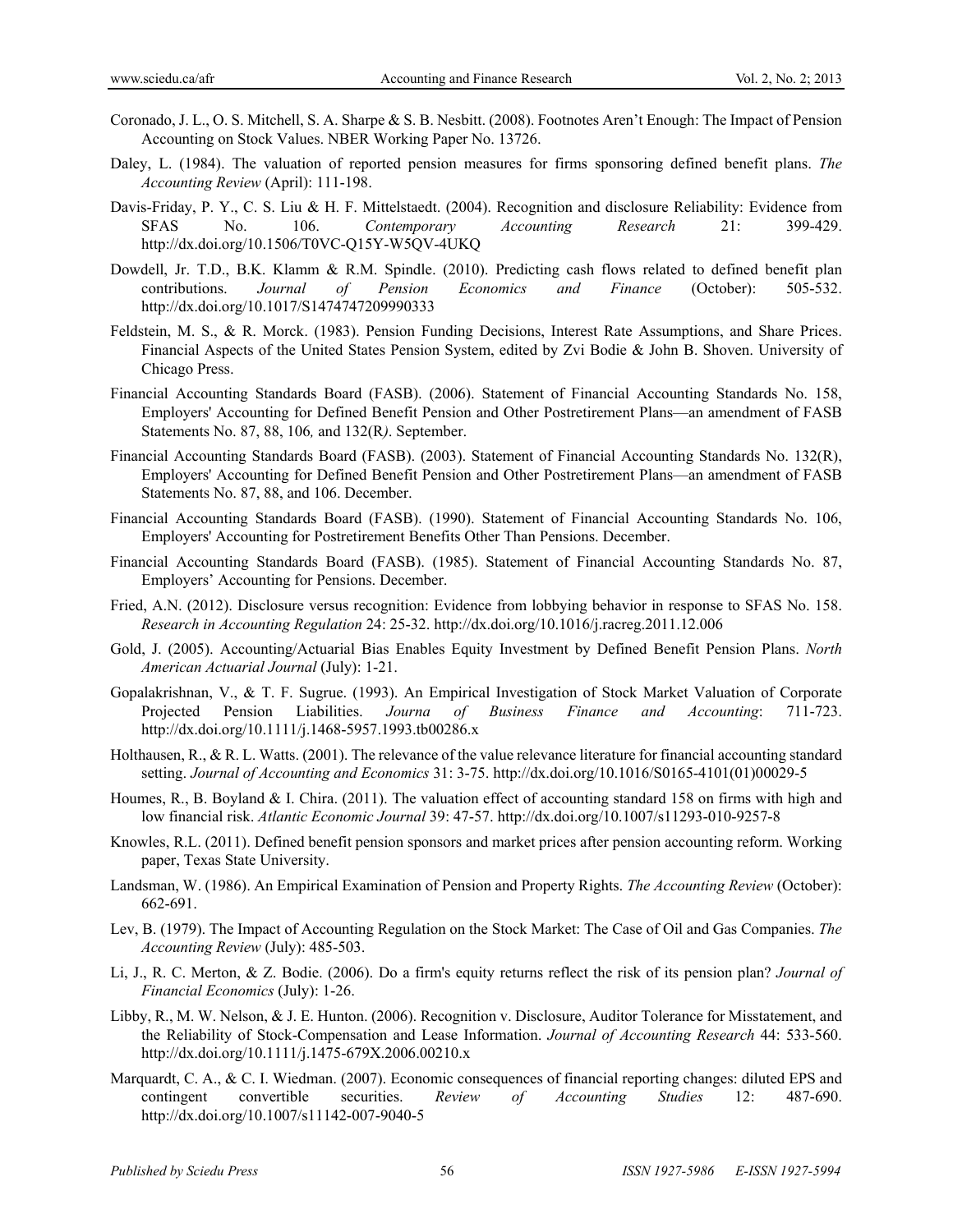- Mitra, S. & M. Hossain. (2009). Value-relevance of pension transition adjustments and other comprehensive income components in the adoption year of SFAS No. 158. *Review of Quantitative Finance and Accounting* 33: 279-301.
- Picconi, M. (2006). The perils of pensions: Does pension accounting lead investors and analysts astray? *The Accounting Review* Vol. 81, No. 4 (July): 925-955. http://dx.doi.org/10.2308/accr.2006.81.4.925
- Schipper, K., & R. Thompson. (1983). The impact of merger related regulations on the shareholders of acquiring firms. *Journal of Accounting Research* 21: 184–221. http://dx.doi.org/10.2307/2490943

#### **Notes**

Note 1.The term postretirement benefit plans encompasses both defined benefit pension plans as well as other postretirement (health and life insurance) plans.

Note 2. An exception to the 'smoothing' practice was called for if the resultant balance sheet liability proved to be lower than a plan's (un)funded status as measured using the Accumulated Benefit Obligation (ABO). Those firms were required to post a minimum-liability adjustment (MLA) to bring the balance sheet liability up to the level of the unfunded status as measured with the ABO.

Note 3. The determination of the future treatment on the income statement is now under consideration as part of the FASB's agenda.

Note 4. Calculating the adjustment from Compustat is not straightforward, especially for companies that were required to make the Minimum Liability Adjustment. Also, the calculation differs for the pre and post SFAS No. 158 period. See Appendix A for details.

Note 5. These points are also made in a comment letter submitted by Xerox to the FASB "After initial application, volatility in capital markets may erode investor confidence as asset valuation or discount rate changes drive additional instability to companies balance sheets and equity ratios."

Note 6. Focusing on these dates is consistent with prior literature. Lev (1979) examined the effects of the SFAS 19 exposure draft only. Marquardt and Wiedman (2007) examined two dates related to FASB staff position 129-a, its initial release and its final draft. They also examined four dates related to EITF Issue No. 04-8. They look at the original announcement, the initial draft, a public meeting leading up to its release, and its final ratification.

Note 7. More specifically,  $R_{pt} = \sum_i \frac{c_i}{C} R_{it}$  where  $c_i$  is the inverse of the ith firm's residual variance and  $C=\sum c_i$ 

Note 8. This argument follows that of Marquardt and Weidman (2007) but in the *opposite* direction. They also used a non-symmetric window  $(-1 \text{ to } +3)$  because the event they were interested in (accounting for contingent convertible securities) was not widely followed and only affected a relatively small number of companies. Thus, they argued that there were would be some time required until the market adapted/learned about the implications of the announcement and one would not expect reaction or anticipation (leakage) prior to the announcement.

Note 9. The tests were also run using a value-weighted market index. The results were similar with all the ED windows (for both equal-weighted and variance-weighted portfolios) showing significant negative mean excess returns. The significance levels were slightly lower than those above (.10 or .05 rather than .05 or .01) and the negative excess returns were correspondingly smaller.

Note 10. The losses are calculated by multiplying the mean loss by the number of days; i.e. for the 2-day window 0.6%  $x 2=1.2\%$ ; for the five-day window 0.26%  $x 5 = 1.3\%$  and for the 11-day window 0.19%  $x 11 = 2.1\%$ . The mean market value of equity for the sample of firms was approximately \$25 billion. Thus over the respective holding periods, in dollar terms the losses were between one-quarter to one-half billion dollars.

Note 11. These 238 firms had similar results as the 337 firm full sample presented in Table 3. For the 2-day window, there were insignificant positive (negative) returns for the OA (FP) pronouncement date. For the ED pronouncement date, the excess negative return was also  $-0.6\%$  and the t-value of -3.16 was significant at the .002 level of significance.